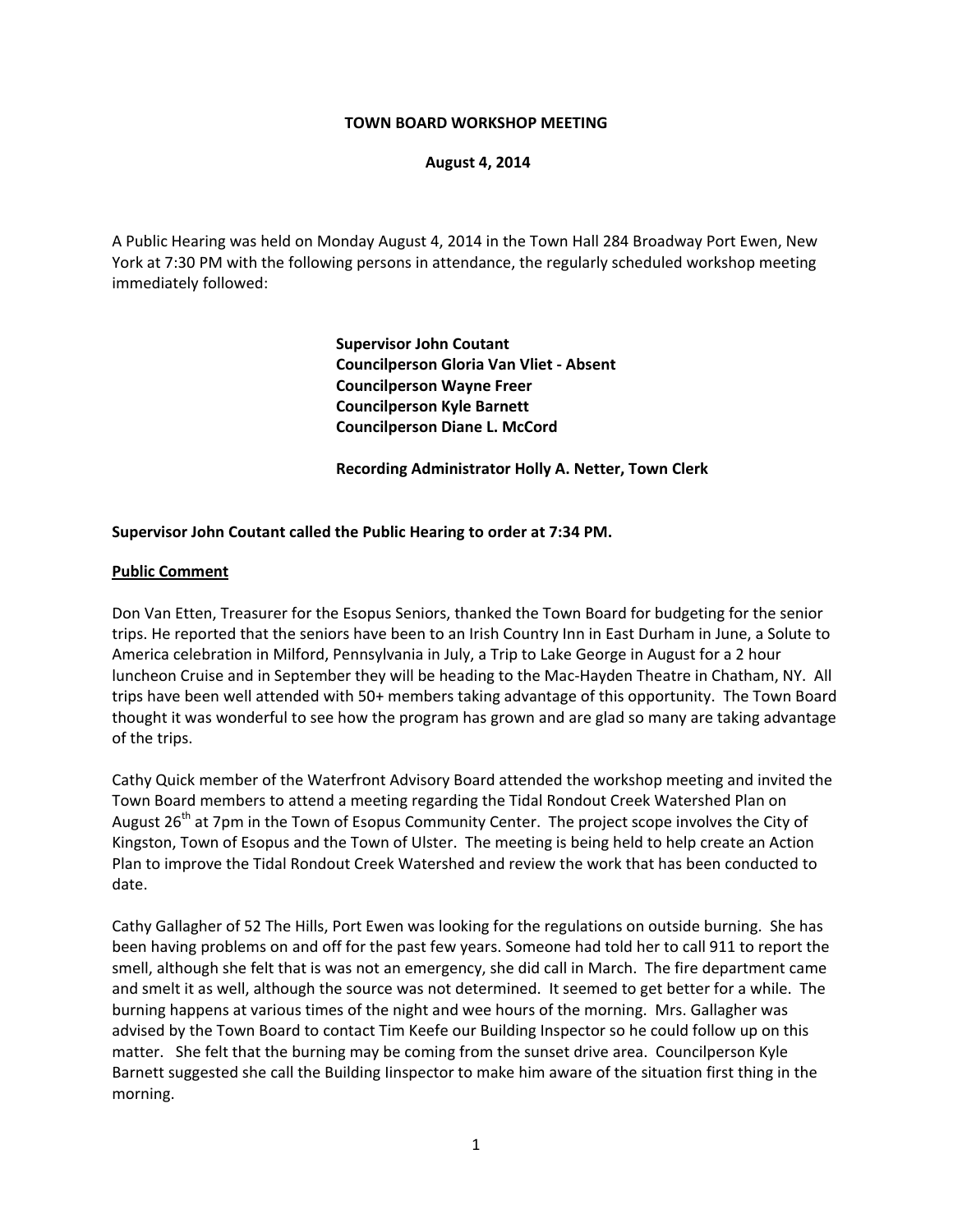# **Central Hudson Final Solar Documents Signed**

The final application for the Central Hudson Remote Net Metering program was signed August 1, 2014. Randolph Horner had signed off months ago as Project Manager, however, Central Hudson decided they needed the Supervisor's signature as well. This information will be used to put the calculations together with the last round of communications with Sun Energy in California. The contract regarding the installation of the project will follow for review and will be forwarded to our attorney.

# **Work Boat Donation**

The Esopus Light House has a work boat that is no longer being used and has offered it to the Town of Esopus. Supervisor John Coutant will ask Carol Tomesstti from the Waterfront Advisory Board to look at it to see if it can be utilized. The conditions around Light House Park have been improving and the site is seeing more activity.

# **Planning Board Tape Recorder**

The Planning Board is in need of a new tape recorder. The new tape recorder will need to be able to rewind in small sections to allow the transcription of minutes. The minutes need to be retained for a period of four months according to the freedom of information act. Councilperson Kyle Barnett said a digital recorder will save on a mp3 file and can house plenty of information. It was asked if the Planning Board had money in their budget. Councilperson Kyle Barnett said the Marantz recorder the town already has is very high quality. If the software and footswitch was purchased it would be able to play back the information and the minutes could be scribed. In a prior meeting Councilpersons Freer and Barnett were going to look into microphones which could be utilized with the court PA system. Supervisor John Coutant asked if there was any progress with the PA research. Councilperson Freer and Barnett did not have a chance to follow up since that meeting and said they will do so in the near future.

#### **Budget Process‐ Diane**

**A meeting was held with all of the Department heads to discuss the 2015 budget so everyone was aware of what information needed to be submitted and a budget worksheet was provided so everyone could use the same format. Councilpersons Diane McCord and Wayne Freer held the meeting and everyone felt it was informative and beneficial. When all of the budgets are submitted by the Department Heads the preliminary budget hearing meeting dates will be set. Councilperson Kyle Barnett and Supervisor Coutant thanked Councilpersons Freer and McCord for conducting the meeting.** 

# **Workplace Violence – Wayne Freer**

Supervisor John Coutant asked Councilperson Wayne Freer if he would be willing to hold another training session on Workplace Violence. Supervisor Coutant also asked Councilperson Freer if he had records of the course curriculum and a list of attendees. Councilperson Freer said the information was submitted to April Oneto upon completion of the training class. Councilperson Wayne Freer is willing to hold another training class and said the County uses a video tape so they are able to reuse it for people who are unable to attend the meeting.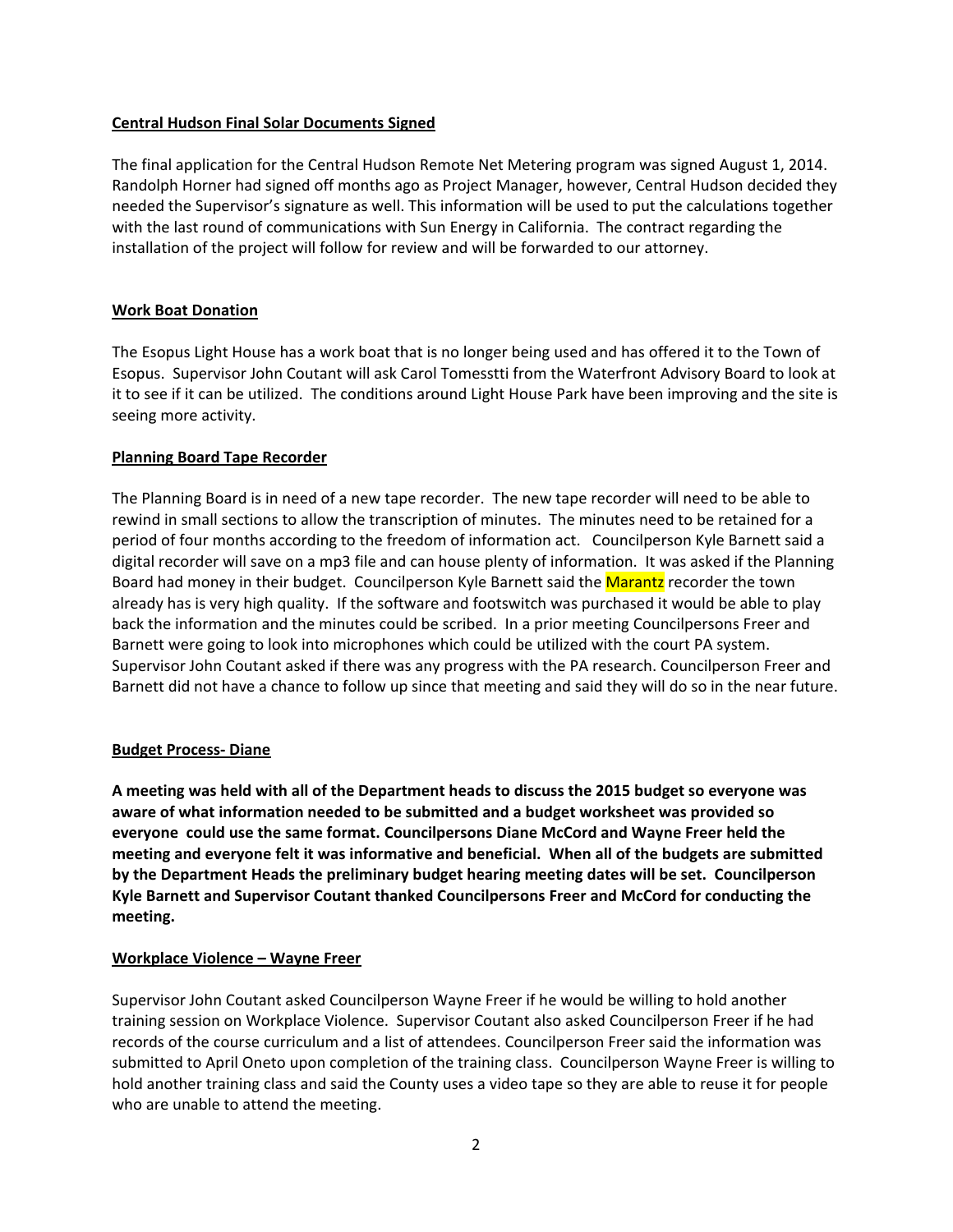### **Highway Employee Health Insurance Request**

A highway employee made a request for the town to provide health coverage for their significant other. According to the Highway contract we are not required to provide it. The employee told Councilperson Diane McCord it was State Law. After having a discussion the Board determined our insurance company, Marshall and Sterling will be contacted to see if it is a State Law. Supervisor Coutant will contact Marshall and Sterling. If it is a State Law, then the Board will continue to discuss the situation.

# **Halstead Complaint**

Allen & Darlene Halstead sent a faxed copy of a letter, dated August 1, 2014, to the Town Clerk's office and asked for the letter to be distributed to all Town Board members. The letter addressed the complaints they have with their neighbor, Jesus Romero located at 112 Second Street, Connelly, New York. They feel several improvements have been made to the home without obtaining a permit. The Halsteads indicated the building Inspector, Tim Keefe, showed up for some of the incidents but did not issue any violations. Supervisor Coutant said he had a conversation with Tim and many issues addressed in the letter do not require a building permit. Councilperson Wayne Freer said this was a matter for the Building Department to follow up on and is not a Town Board issue. Supervisor John Coutant wrote a letter to the Halsteads to address their concerns.

#### **Waste Management**

The Town has received a request for the annual renewal from Waste Management for the removal of the containers located in the rear of Town Hall. Dan Vedder, T.O.E. Parks and Recreation, said he did not feel this was necessary, he could pick up the trash and recyclables weekly to take down to the transfer station. This would save the Town \$100+ per month. Councilperson Wayne Freer asked if the dumpster belonged to Waste Management. Supervisor Coutant will discuss it further with Dan Vedder to ensure there is a place to store the trash and recyclables until they can be removed.

# **Heater‐ Dog Kennel**

Supervisor Coutant said there is not enough traffic at the Kennel to warrant the building of a new kennel; however a heater for the kennel is needed. Dan Vedder obtained estimates for a replacement heater; the cost is approximately \$1,200.00. The kennel issue will be discussed further at budget time. Councilperson Wayne Freer said over the weekend he had a complaint from a resident regarding having to drive to accord to redeem his dog. Wayne said the town resident should not have to go to Accord to pick up their dog. Supervisor Coutant said this subject was brought to Jill's attention a year ago however he would call Jill Shufeldt, Town of Esopus Dog Control Officer to have a discussion regarding this.

# **Miscellaneous**

Don Van Buren wanted to meet with Councilperson Diane McCord to discuss an issue with a neighbor that has a vending truck in his driveway. Mr. Van Buren said it has been there over a year; he does not vend but does store food in there. Councilperson Freer asked if there was a license on the truck. It is undetermined whether the person is exchanging food from this trailer. Supervisor Coutant discussed the matter with the Building Inspector. Tim said the individual was not in any violation if he was just storing the food in the truck. However, if he is bartering or selling goods from the truck then it would